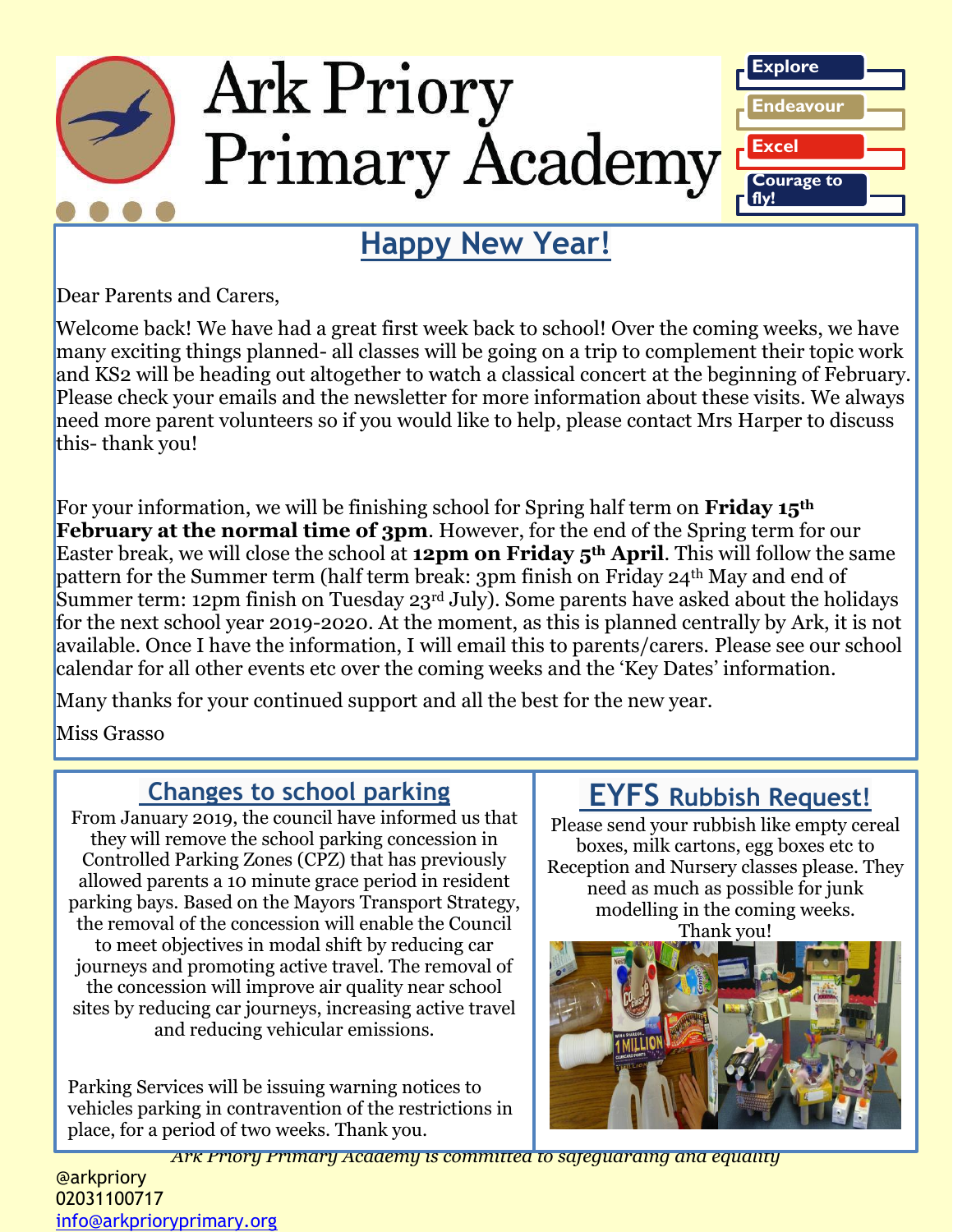#### **PSHE News**

We have been encouraging children to use different mindfulness techniques throughout the school day and it is having a great impact.

Below are 4 fun mindfulness exercises to try at home:

Try practicing these simple mindfulness exercises with your child - make sure to turn off any distractions like televisions or iPads so you can focus on completely relaxing.

#### **1. Tummy breathing exercise**

This is great for children that have trouble sleeping or feeling calm. Ask your child to lie flat on their back and put their hands on their stomach. As they breathe in and out, ask them to notice how their hands move up and down. Ask your child to focus all of their attention on the movement of their tummy and hands; let everything else fade away, and instruct them to pay attention to their breathing.

#### **2. The happiness jar**

This can be any kind of jar or box. Each time something good happens that puts a smile on your child's face, ask them to write it down on a brightly coloured piece of paper, fold it up and pop it in the jar. Younger children can join in too by asking you to write their 'happy' down for them. It can be as simple as capturing when someone says or does something nice for them. See how quickly you can fill up the jar.

Whenever your child feels down, annoyed or negative, dip your hand in the jar, read a 'happy' note and put a smile back onto their face.

#### **3. Digital detox**

One way to explore mindfulness is a very simple and easy experiment: ask your child to go one full evening without digital devices. Spend that time engaging with your child - whether that's helping them to learn a new hobby or simply reading a book side by side.

#### **4. The glad exercise**

At the end of each day, just before bed, ask your child to reflect on five things that they're glad about from that particular day. If they can think of more than five, keep going! But you they have to find at least a handful of things they are grateful for so that they can go to bed feeling positive about the day.

Above all, remember to have fun and keep it simple - the idea is that your child looks forward to these small moments of peace and reflection, rather than viewing them as a chore.

Not only will they benefit little ones, you'll also be adding some helpful practices to your own toolkit in the process

### **Thank you!**

Miss Holden's friend, Michaela Alexander is a children's author and she kindly donated two of her new book 'A to Z' as a Christmas gift for the children of Ark Priory. We would like to say a big THANK YOU to her!



# **Lunch time**

We have started to improve our lunch times by introducing a few changes from the first day back this week. Children will now play first and then eat their lunch before going back to class

to start their learning. This is to support children to have some calm time, to be focused and ready to concentrate before the afternoon's lessons start. We also aim to develop good table manners and discussions between the children on their tables as they no longer can eat quickly to rush off to play as they have a set time to eat.

I will keep you updated about how this is working as it is being closely monitored with the aim to continue to improve and develop. In the coming weeks, our School Council will be creating a questionnaire to ask their peers about school lunches, likes and dislikes and what would make it better. From this information, school council and I will start to develop a new school menu, based on the children's preferences and likes. We also plan to have some themed food weeks, like International Food Week where we will encourage the children to try new foods. Our APPA committee have purchased a lot of new

outdoor equipment for the children to use during playtimes. A big THANK YOU for thismore photos and information to follow in next week's newsletter.

*Ark Priory Primary Academy is committed to safeguarding and equality*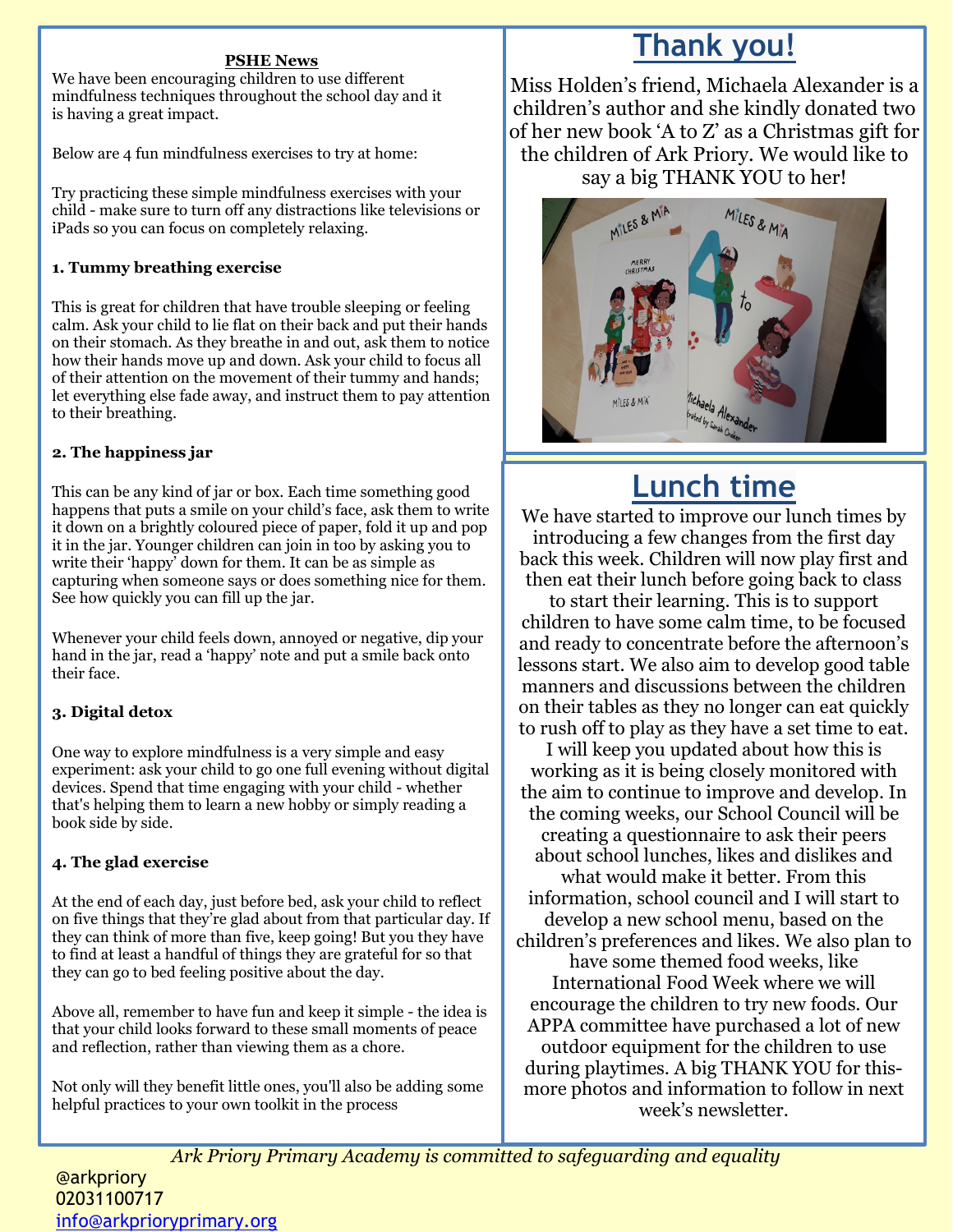# **Parent Corner**

Elevate Arts is a local dance school that some of our parents and pupils attend weekly. Here is a blurb about the school and their website link in case you and your family would like to try something new for the New Year!



<http://www.elevateartsuk.co.uk/aboutus/>

Elevate Arts all began with just a handful of children, in a school sports hall in Acton on a Saturday morning. Since then, we have partnered with various local schools and have introduced additional community classes, teaching over 200 children and young people on a weekly basis. We have also introduced our popular Urban Dance Camps which run during the Easter and Summer school holidays, regularly facilitate specialist workshops with top professionals and run 2 dance crews, Eximius and TRNSCND, whom have both won and placed top 3 in various London based and National competitions.

Our students have also performed at various events including the International Youth Arts Festival, Move it (Excel), Streetdance XXL (Wembley), Acton Carnival, Bermondsey Carnival, Ignition festival (Lyric Hammersmith), Inspire (Clapham Grand), The Great Big Dance off (Oxford) UDO, Da Clash Showdown, London Youth Games and Featherstone sports partnership awards ceremony. **Our aims are to nurture and grow young talent, increase lifelong dance participation, and provide young people with a safe, positive outlet in which they can express themselves. We focus on all round training, including learning the history and culture of various styles, technique, cool routines, freestyle development, battle technique, performance skills and creative tasks where students have opportunities to choreograph and lead.**

*Ark Priory Primary Academy is committed to safeguarding and equality*  @arkpriory 02031100717 [info@arkprioryprimary.org](mailto:info@arkprioryprimary.org)